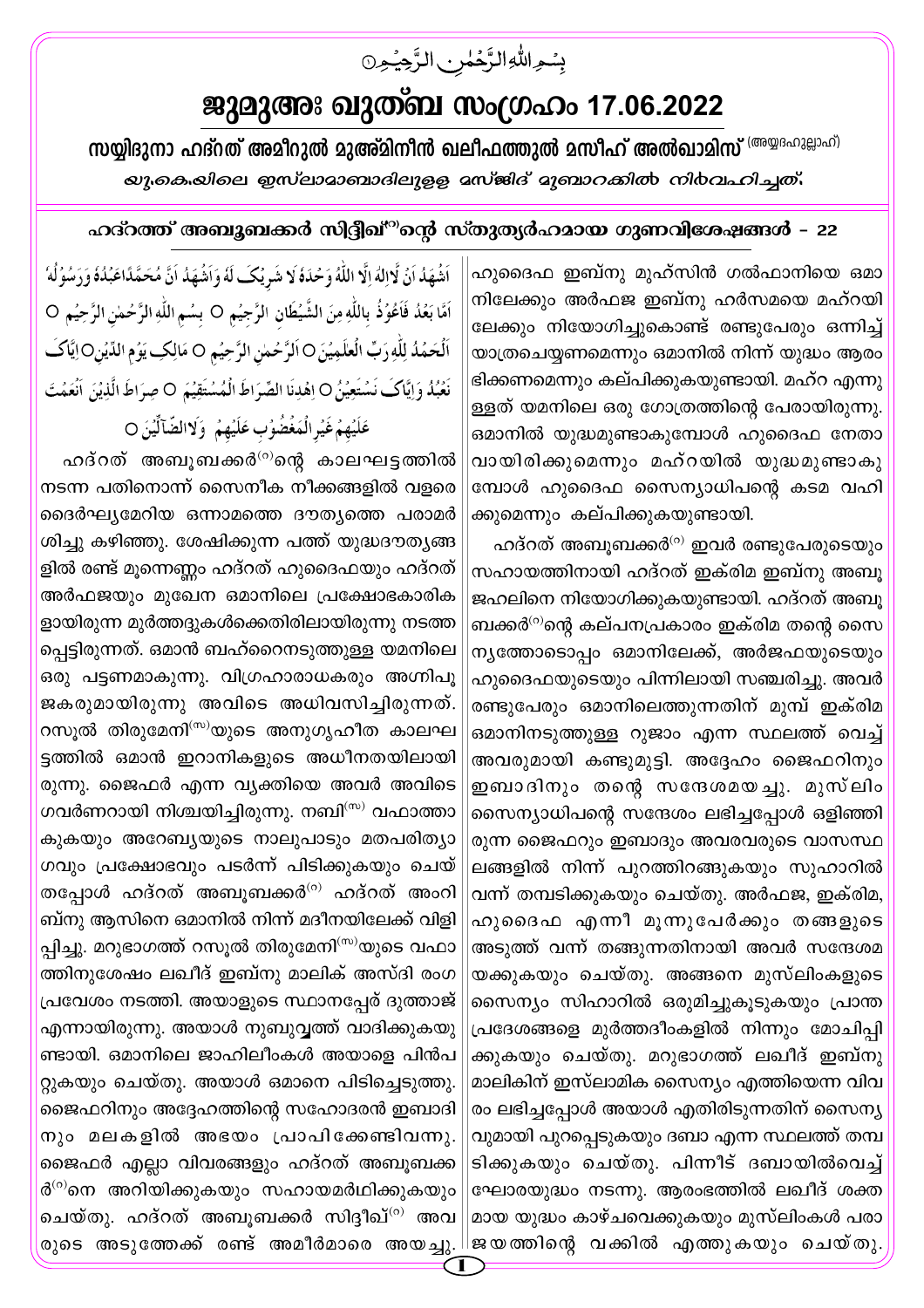ഏതായാലും ഇക്രിമ അവരുമായി യുദ്ധം ചെയ്യുകയും ဒေ၁၃ျ അദ്ദേഹത്തോ സഹായത്തിനായി ശഖ്റീത്ത് നിലകൊള്ളു കയും ചെയ്തു. പ്രക്ഷോഭകാരികളുടെ സൈന്യ ത്തിന് അല്ലാഹു പരാജയം നൽകി. അവരുടെ നേതാവ് വധിക്കപ്പെട്ടു. പിന്തിരിഞ്ഞോടിയവരെ മുസ്ലിംകൾ പിന്തുടർന്നു. ഒരുപാടു പേരെ വധി ക്കുകയും ധാരാളം പേരെ ബന്ദികളാക്കുകയും ചെയ്തു. യുദ്ധമുതലുകളുടെ കൂട്ടത്തിൽ 2000 നല്ല ഇനത്തിലുള്ള ഒട്ടകങ്ങളെയും മുസ്ലിംകൾക്ക് ലഭിച്ചു.

മെഹ്റയ്ക്ക് ശേഷം യെമനിലേക്ക് പോകാനും, യെമന്റെയും ഹളർമൗത്തിലെയും നടപടികളിൽ ഹദ്റത്ത് മുഹാജിർ ബിൻ അബീ അയ്മനൊപ്പം നിൽക്കാനും ഒമാനും യെമനും ഇടയിൽ മുർത്തദ്ദായ എല്ലാവരെയും അടിച്ചമർത്താനും ഹദ്റത്ത് അബു ബക്കർ സിദ്ദിഖ്<sup>(റ)</sup> ഇക്രിമക്ക് നിർദേശം നൽകിയി രുന്നു. ഹദ്റത്ത് അബൂബക്കർ<sup>(റ)</sup>ന്റെ ഈ നിർദേശം നിറവേറ്റിക്കൊണ്ട് ഹദ്റത്ത് ഇക്രിമ മെഹ്റയിൽ നിന്നും യെമനിലേക്ക് മുന്നേറി. ഹദ്റത്ത് ഇക്രിമ തെക്കൻ യെമനിൽതന്നെ താമസിച്ച് നഖ, ഹമീർ എന്നീ ഗോത്രങ്ങളെ അടിച്ചമർത്തുന്നത് തുടർന്നു. യമന്റെ വടക്കുഭാഗത്തേക്ക് പോകേണ്ട ആവശ്യം തന്നെ അദ്ദേഹത്തിനുണ്ടായില്ല. യെമനിനോട് ചേർന്ന് ഹളർമൗത്ത് എന്ന പ്രദേശത്തായിരുന്നു ഖന്ദഃ ഗോത്രം താമസിച്ചിരുന്നത്. ഈ പ്രദേശത്തി ന്റെ പ്രവർത്തകൻ ഹദ്റത്ത് സിയാദ് ബിൻ ലബീദ് ആയിരുന്നു. അദ്ദേഹം സക്കാത്തുമായി ബന്ധപ്പെട്ട് നിർബന്ധം ചെലുത്തിയിരുന്നു. അതിനാൽ അദ്ദേ ഹത്തിനെരെ കലാപം പൊട്ടിപ്പുറപ്പെട്ടു. അപ്പോൾ ഹദ്റത്ത് ഇക്രിമയും ഹദ്റത്ത് മുഹാജിർ ബിൻ അബു ഉമയ്യയും അദ്ദേഹത്തിന്റെ സഹായത്തിനാ യെത്തി.

ഹദ്റത്ത് ഇക്രിമ മതപരിത്യാഗികളുമായുള്ള യുദ്ധം കഴിഞ്ഞു മദീനയിൽ എത്തിയ സമയത്ത് ഹദ്റത്ത് അബൂബക്കർ<sup>ര)</sup> ഖാലിദ് ബിൻ സഈദിന്റെ സഹായത്തിനായി പോവാൻ പറഞ്ഞു. എന്നാൽ മതപരിത്യാഗികളുമായുള്ള യുദ്ധത്തിൽ തന്റെ കൂടെ പങ്കെടുത്ത സൈന്യത്തിന് ഇക്രിമ അവധി നൽകിയിരുന്നതിനാൽ അബുബക്കർ $^{\text{\tiny{(0)}}}$  അതിനു പകരമായി മറ്റൊരു സൈനൃത്തെ തയ്യാറാക്കി കൊണ്ട് ശാമിലേക്ക് യാത്രയാക്കി. ഇക്രിമ അവിടെ നടത്തിയ പരിശ്രമങ്ങളേയും ഒടുവിൽ അദ്ദേഹം ശഹീദാവുകയും ചെയ്തതിനെ സംബന്ധിച്ചുള്ള വിവരണം ഇൻശാ അല്ലാഹ് പിന്നിട് വിവരിക്കു ന്നതാണ്.

'എന്നാൽ (അല്ലാഹു ഈ നിർണായക ഘട്ടത്തിൽ സഹായിച്ചു.) ലഖീദിന്റെ സൈന്യത്തിന്റെ കാലിട റുകയും അവൻ ചിതറിയോടുകയും ചെയ്തു. മുസ്ലിംകൾ അവരെ പിന്തുടരുകയും പതിനായിരം പോരാളികളെ വധിക്കുകയും ചെയ്തു. കുട്ടികളെയും സ്ത്രീകളെയും ബന്ധനസ്ഥരാക്കി. സമ്പത്തിനെയും അങ്ങാടിയെയും കൈവശപ്പെടുത്തി. അതിന്റെ അഞ്ചിലൊന്ന് അർഫജയുടെ കൈയിൽ ഹദ്റത് അബൂബക്കറിന്റെ സവിധത്തിലേക്ക് അയക്കുകയും ചെയ്തു. അങ്ങനെ ഒമാനിലെയും കലാപങ്ങൾ അവ സാനിക്കുകയും മുസ്ലിംകളുടെ ഭരണം സുശക്ത മായ അടിത്തറയാൽ സ്ഥാപിതമാകുകയും ചെയ്തു.

യുദ്ധത്തിനുശേഷം ഹുദൈഫ ഒമാനിൽ തന്നെ വാസമുറപ്പിക്കുകയും അവിടുത്തെ അവസ്ഥകളെ ശരിയാക്കുന്നതിലും ശാന്തിയും സമാധാനവും സ്ഥാ പിക്കുന്നതിലും മുഴുകുകയും ചെയ്തു. അർഫജ യുദ്ധമുതലുകളുമായി മദീനയിലേക്ക് മടങ്ങി. അർഫ ജയെയും ഹുദൈഫയെയും സഹായിച്ചശേഷം മഹ് റയിലേക്കും അവിടുന്ന് യമനിലേക്കും പോയിക്കൊ ള്ളാൻ അബുബക്കർ<sup>(റ)</sup> ഇക്രിമക്കു നിർദേശം നൽകി (ക്കൊണ്ട് പറഞ്ഞു:) യമനിലെയും ഹളർമൗത്തിലെ യും സൈനിക നീക്കങ്ങളിൽ നിങ്ങൾ മുഹാജർ ബിൻ അബൂ ഉമയ്യയോടൊപ്പം നില്ക്കുക, ഒമാനി ലെയും യമനിലെയും മുർത്തദീങ്ങളോട് പടവെട്ടുക. എനിക്ക് നിങ്ങളുടെ യുദ്ധത്തിലെ വീരഗാഥകൾ അറിയിച്ചുകൊണ്ടിരിക്കുകയും ചെയ്യുക.

ഇക്രിമ തന്റെ വലിയ സൈന്യത്തോടൊപ്പം മുശ് രികീങ്ങളോടു പോരാടാൻ മുന്നോട്ടു കുതിച്ചു. മഹ്റ യിൽ നിന്നും അദ്ദേഹം യുദ്ധം ആരംഭിച്ചു. അദ്ദേഹം മഹ്റ ഗോത്രത്തെയും അതുപോലെ പ്രാന്തപ്രദേശ ങ്ങളേയും കടന്നാക്രമിച്ചു. അവരെ നേരിടാനായി നഗരവാസികൾ രണ്ടു വിഭാഗമായി തിരിഞ്ഞിരുന്നു. ജയ്റുത്തിലെ ശഖ്രീത്ത് എന്ന വ്യക്തിയുടെ കീഴിൽ ഒരു സംഘം യുദ്ധത്തിന് തയ്യാറായി നിൽക്കുന്നു ണ്ടായിരുന്നു. മറ്റൊരു സംഘം നജ്ദിലെ ബനു മഹാ റിബിലെ ഒരു വ്യക്തിയായ മുസബ്ബയുടെ കീഴിൽ അണിനിരന്നിരുന്നു. ഈ രണ്ടു സൈന്യാധിപന്മാരും പരസ്പരം ശത്രുക്കളായിരുന്നു. ശഖ്രീത്തിനോ ടൊപ്പം കുറച്ചുപേർ മാത്രമേയുള്ളൂ എന്ന് ഇക്രിമ കണ്ടപ്പോൾ മുമ്പ് മുസ്ലിംകൾ ആയിരുന്ന അവർ മുസ്ലിംകളുമായി യുദ്ധം ചെയ്യാതിരിക്കാനായി അവരെ ഇസ്ലാമിലേക്ക് മടങ്ങിവരാൻ ക്ഷണിച്ചു. സംഭാഷണത്തിൽ തന്നെ ശഖ്രീത്ത്  $(30)$   $(3)$ അദ്ദേഹത്തിന്റെ ക്ഷണം സ്വീകരിച്ചു. തുടർന്ന് ഇക്രിമ മുസബ്ബയെ ഇസ്ലാമിലേക്ക് മടങ്ങി വരാൻ ക്ഷണിച്ചു. എന്നാൽ അയാൾ അത് നിഷേധിച്ചു.